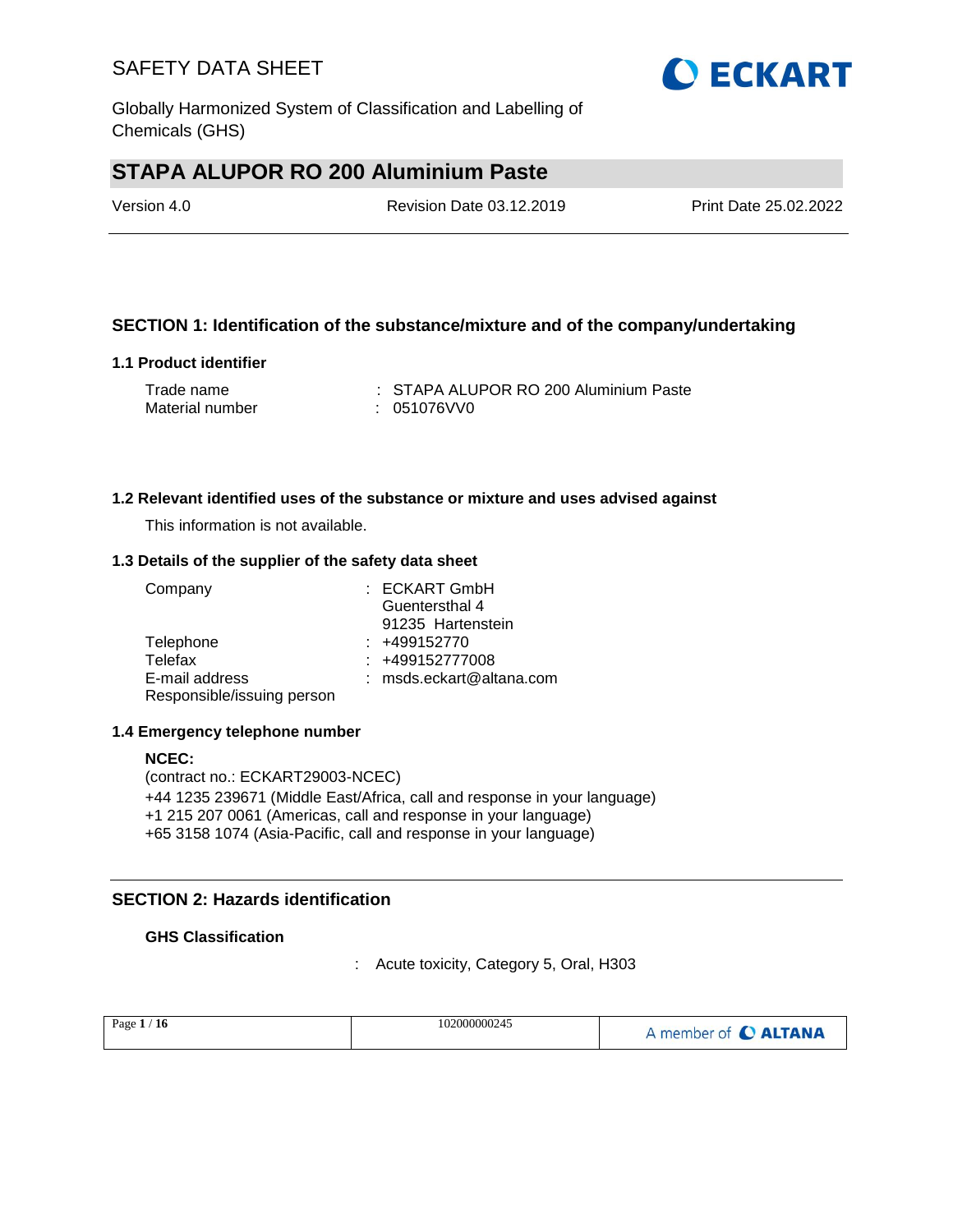

Globally Harmonized System of Classification and Labelling of Chemicals (GHS)

# **STAPA ALUPOR RO 200 Aluminium Paste**

| Version 4.0 | Revision Date 03.12.2019 | <b>Print Date 25.02.2022</b> |
|-------------|--------------------------|------------------------------|
|             |                          |                              |

# **GHS-Labelling** Signal word : Warning Hazard statements : H303: May be harmful if swallowed. Precautionary statements : **Response:**  P312 Call a POISON CENTER/doctor if you feel unwell.

#### **Hazardous components which must be listed on the label**

| <b>Identification</b> | CAS-No.  |
|-----------------------|----------|
| 2,2'-oxydiethanol     | 111-46-6 |

#### **Other hazards which do not result in classification**

Combustible Solids

#### **SECTION 3: Composition/information on ingredients**

Substance name : . Substance No. **:**  $\qquad \qquad$  :

#### **Hazardous components**

| Chemical name                 | CAS-No.<br>EINECS-No.  | Classification and<br>labelling | Concentration[%] |
|-------------------------------|------------------------|---------------------------------|------------------|
| aluminium powder (stabilised) | 7429-90-5<br>231-072-3 | Flam. Sol.;1;H228               | $50 - 100$       |
| 2,2'-oxybisethanol            | 111-46-6<br>203-872-2  | Acute $Tox$ : 4; H302           | $25 - 50$        |

For the full text of the H-Statements mentioned in this Section, see Section 16.

| Page $2/16$ | 102000000245 | A member of C ALTANA |
|-------------|--------------|----------------------|
|             |              |                      |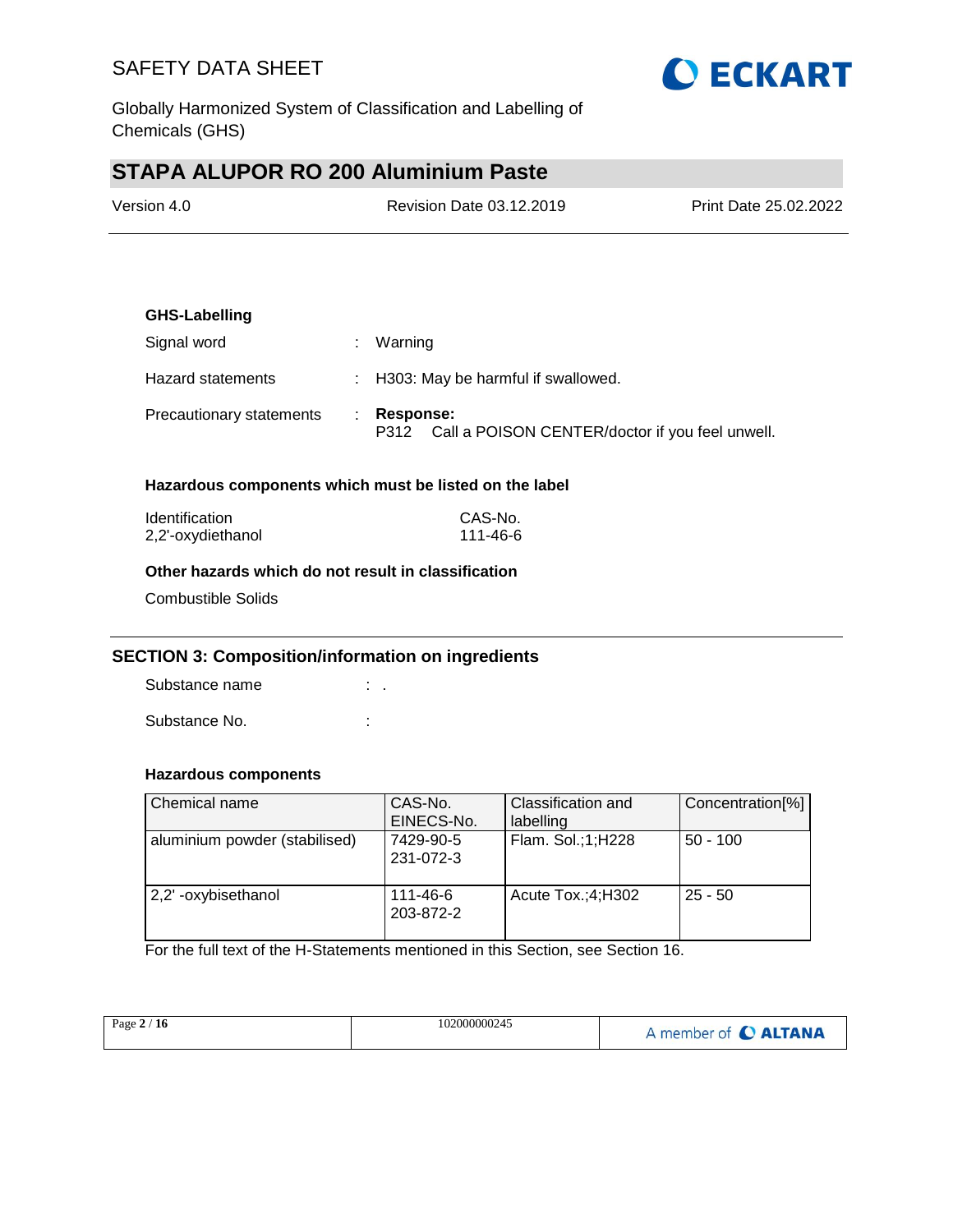Globally Harmonized System of Classification and Labelling of Chemicals (GHS)

# **STAPA ALUPOR RO 200 Aluminium Paste**

Version 4.0 Revision Date 03.12.2019 Print Date 25.02.2022

#### **SECTION 4: First aid measures**

#### **4.1 Description of first aid measures**

| General advice          | $:$ Move the victim to fresh air.<br>Do not leave the victim unattended.                                                                                                        |
|-------------------------|---------------------------------------------------------------------------------------------------------------------------------------------------------------------------------|
|                         | Move out of dangerous area.<br>Show this safety data sheet to the doctor in attendance.                                                                                         |
| If inhaled              | : If unconscious, place in recovery position and seek medical<br>advice.<br>If symptoms persist, call a physician.                                                              |
| In case of skin contact | : Wash off immediately with soap and plenty of water.                                                                                                                           |
| In case of eye contact  | $\therefore$ Flush eyes with water as a precaution.<br>Remove contact lenses.<br>Keep eye wide open while rinsing.<br>If eye irritation persists, consult a specialist.         |
|                         | Immediately flush eye(s) with plenty of water.                                                                                                                                  |
| If swallowed            | : Keep respiratory tract clear.<br>Do not give milk or alcoholic beverages.<br>Never give anything by mouth to an unconscious person.<br>If symptoms persist, call a physician. |

#### **4.2 Most important symptoms and effects, both acute and delayed**

This information is not available.

#### **4.3 Indication of any immediate medical attention and special treatment needed**

This information is not available.

| Page $3/16$ | 102000000245 | A member of C ALTANA |
|-------------|--------------|----------------------|
|-------------|--------------|----------------------|

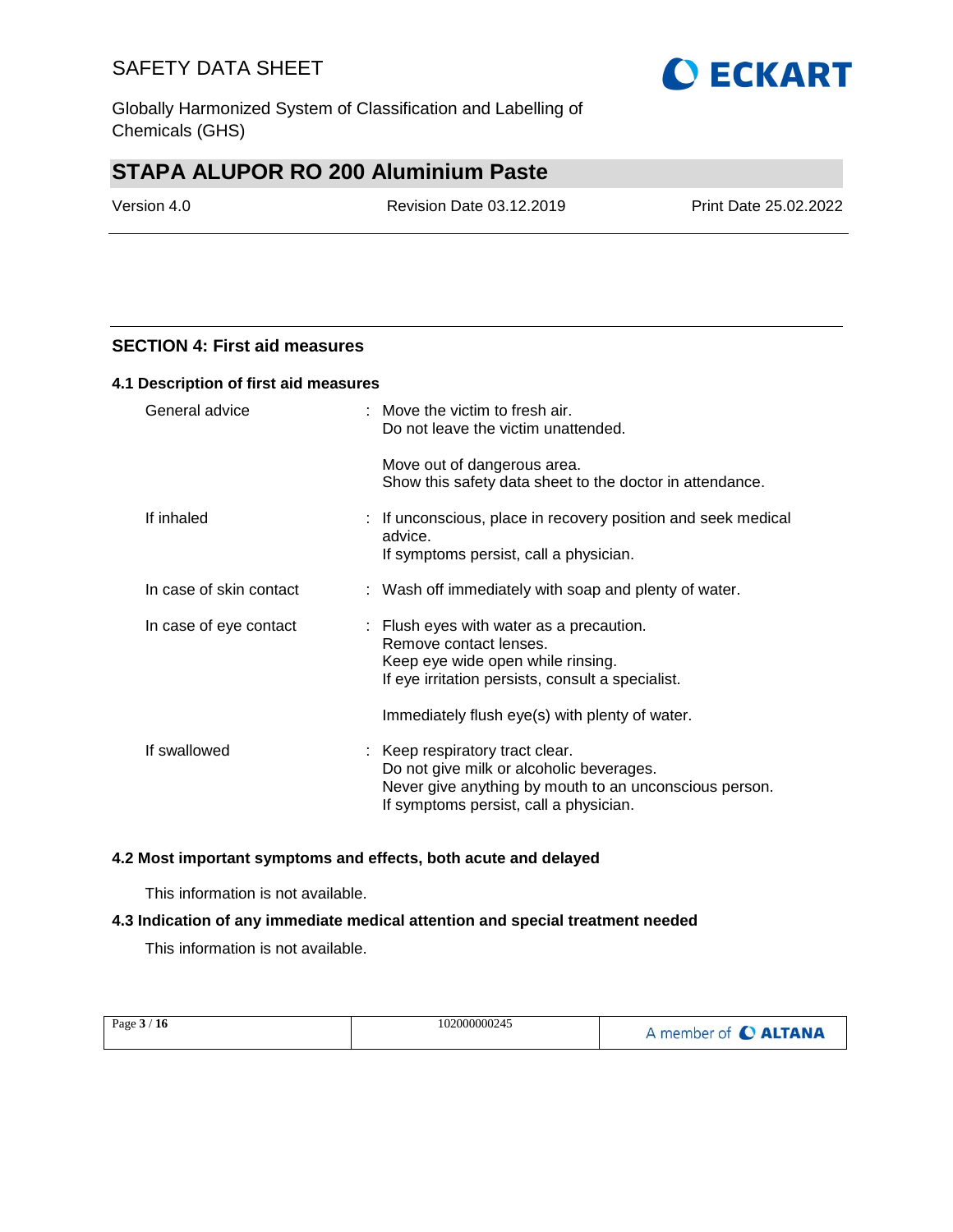Globally Harmonized System of Classification and Labelling of Chemicals (GHS)

# **STAPA ALUPOR RO 200 Aluminium Paste**

Version 4.0 Revision Date 03.12.2019 Print Date 25.02.2022

## **SECTION 5: Firefighting measures**

#### **5.1 Extinguishing media**

| Suitable extinguishing media      | : Dry sand, Special powder against metal fire   |
|-----------------------------------|-------------------------------------------------|
| Unsuitable extinguishing<br>media | : Water, Foam, ABC powder, Carbon dioxide (CO2) |

#### **5.2 Special hazards arising from the substance or mixture**

This information is not available.

#### **5.3 Advice for firefighters**

| Special protective equipment<br>for firefighters | : Use personal protective equipment.                                                                                                                   |
|--------------------------------------------------|--------------------------------------------------------------------------------------------------------------------------------------------------------|
|                                                  | Wear self-contained breathing apparatus for firefighting if<br>necessary.                                                                              |
| Further information                              | : Standard procedure for chemical fires. Use extinguishing<br>measures that are appropriate to local circumstances and the<br>surrounding environment. |

### **SECTION 6: Accidental release measures**

#### **6.1 Personal precautions, protective equipment and emergency procedures**

| Personal precautions | : Avoid dust formation.            |
|----------------------|------------------------------------|
|                      | Evacuate personnel to safe areas.  |
|                      | Use personal protective equipment. |
|                      | Remove all sources of ignition.    |

#### **6.2 Environmental precautions**

Environmental precautions : Prevent further leakage or spillage if safe to do so.

| Page $4/16$ | 102000000245 | A member of C ALTANA |
|-------------|--------------|----------------------|
|             |              |                      |

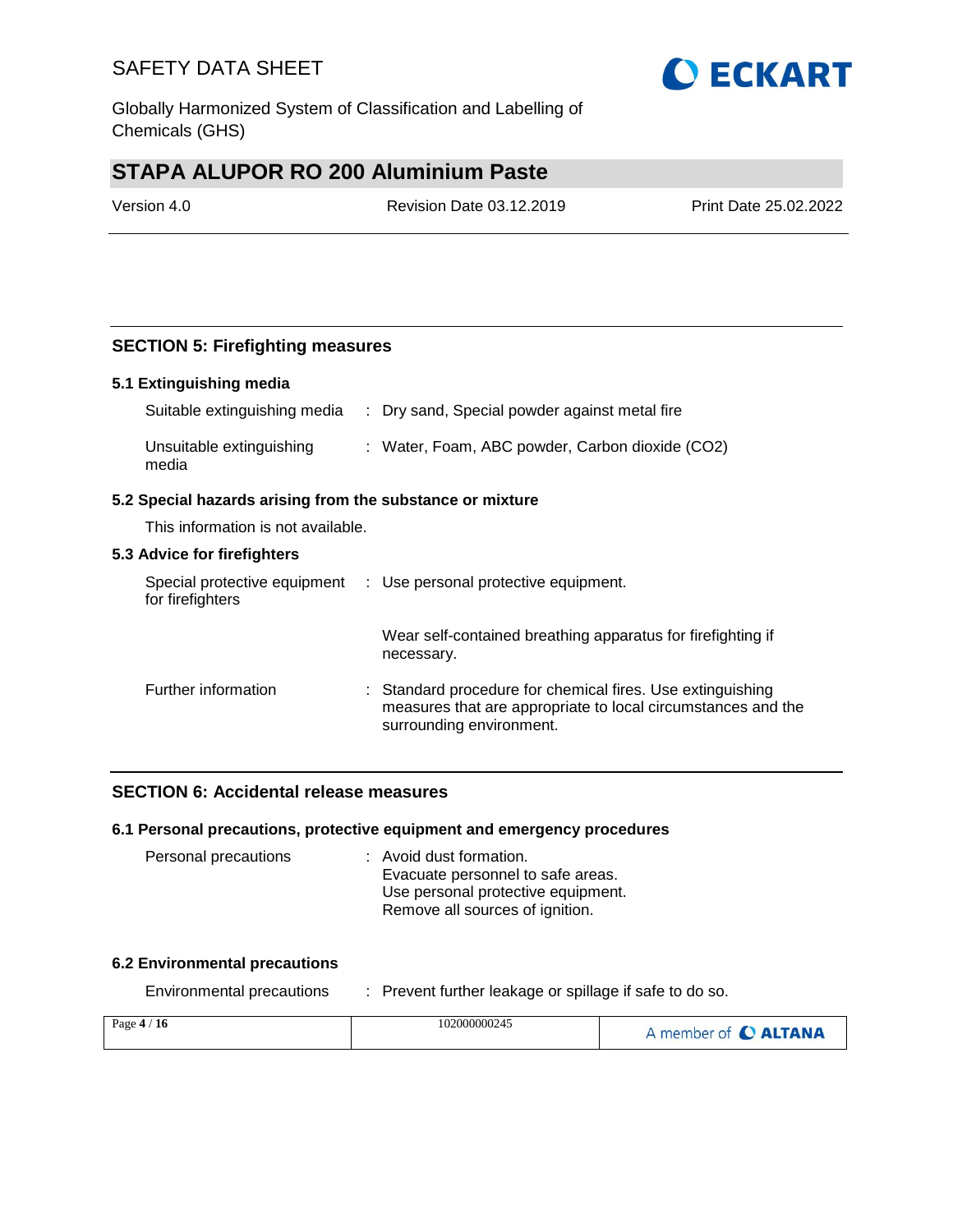

Globally Harmonized System of Classification and Labelling of Chemicals (GHS)

# **STAPA ALUPOR RO 200 Aluminium Paste**

| Version 4.0 | <b>Revision Date 03.12.2019</b> | <b>Print Date 25.02.2022</b> |
|-------------|---------------------------------|------------------------------|
|             |                                 |                              |

If the product contaminates rivers and lakes or drains inform respective authorities.

#### **6.3 Methods and materials for containment and cleaning up**

| Methods for cleaning up | : Use mechanical handling equipment.<br>Soak up with inert absorbent material (e.g. sand, silica gel,<br>acid binder, universal binder, sawdust). |
|-------------------------|---------------------------------------------------------------------------------------------------------------------------------------------------|
|                         | Do not flush with water.<br>Keep in suitable, closed containers for disposal.                                                                     |

#### **6.4 Reference to other sections**

For personal protection see section 8.

### **SECTION 7: Handling and storage**

#### **7.1 Precautions for safe handling**

| Advice on safe handling                            | : Keep away from heat and sources of ignition. Avoid dust<br>formation. Ensure adequate ventilation.                                                                                                                                                                          |
|----------------------------------------------------|-------------------------------------------------------------------------------------------------------------------------------------------------------------------------------------------------------------------------------------------------------------------------------|
|                                                    | Avoid formation of respirable particles. Do not breathe<br>vapours/dust. For personal protection see section 8. Smoking,<br>eating and drinking should be prohibited in the application<br>area. Dispose of rinse water in accordance with local and<br>national regulations. |
| Advice on protection against<br>fire and explosion | : Keep away from open flames, hot surfaces and sources of<br>ignition. Earthing of containers and apparatuses is essential.                                                                                                                                                   |
|                                                    | Normal measures for preventive fire protection.                                                                                                                                                                                                                               |
| Hygiene measures                                   | : When using do not eat or drink. When using do not smoke.<br>Wash hands before breaks and at the end of workday.                                                                                                                                                             |

#### **7.2 Conditions for safe storage, including any incompatibilities**

| Page $5/16$ | 102000000245 | A member of <b>C ALTANA</b> |
|-------------|--------------|-----------------------------|
|-------------|--------------|-----------------------------|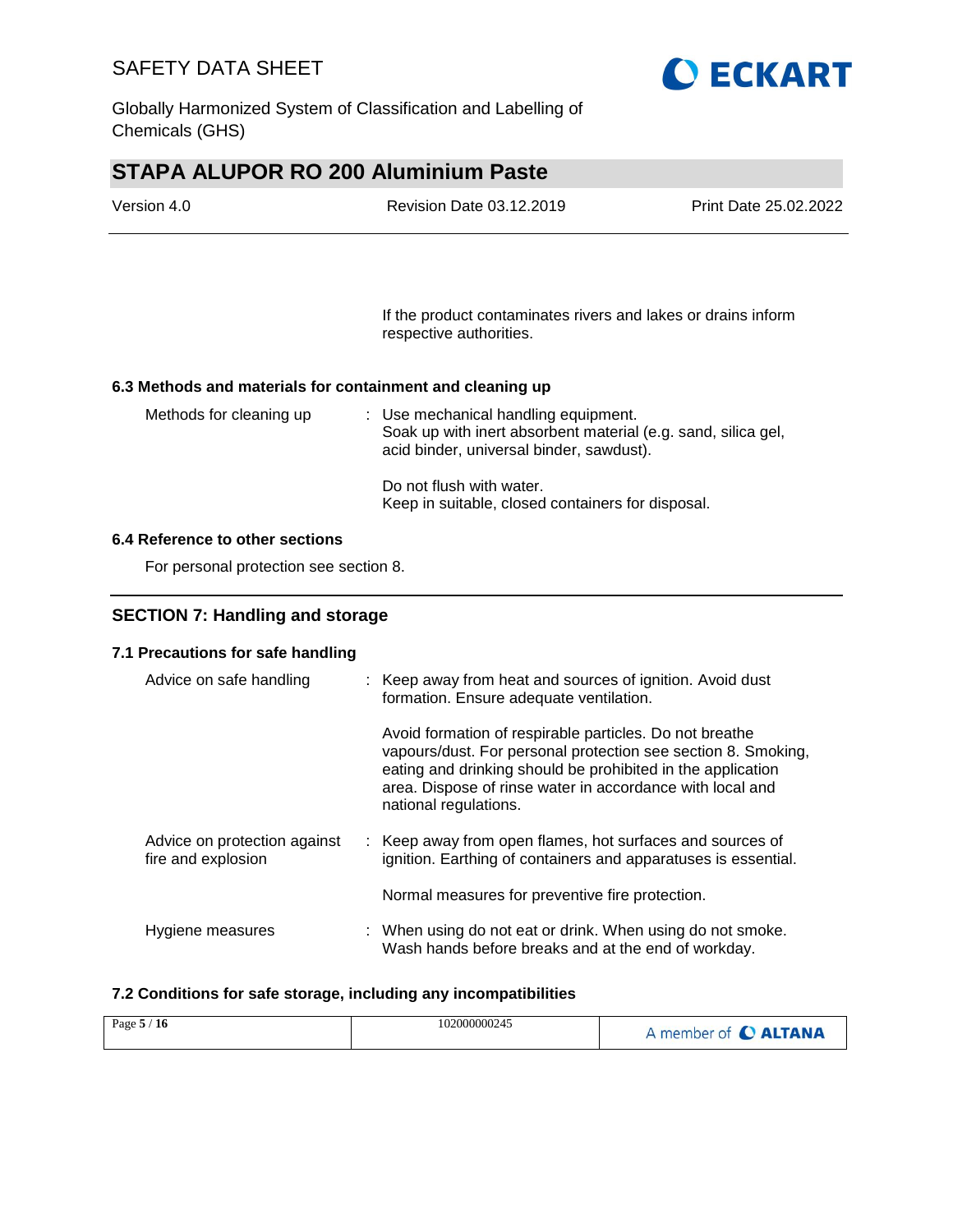

Globally Harmonized System of Classification and Labelling of Chemicals (GHS)

| <b>STAPA ALUPOR RO 200 Aluminium Paste</b>       |                                                                                                                                                                                                                                                                        |                       |  |
|--------------------------------------------------|------------------------------------------------------------------------------------------------------------------------------------------------------------------------------------------------------------------------------------------------------------------------|-----------------------|--|
| Version 4.0                                      | Revision Date 03.12.2019                                                                                                                                                                                                                                               | Print Date 25,02,2022 |  |
|                                                  |                                                                                                                                                                                                                                                                        |                       |  |
| Requirements for storage<br>areas and containers | : Keep container tightly closed in a dry and well-ventilated<br>place. Electrical installations / working materials must comply<br>with the technological safety standards.                                                                                            |                       |  |
|                                                  | Store in original container. Keep containers tightly closed in a<br>cool, well-ventilated place. Keep container closed when not in<br>use. Keep away from sources of ignition - No smoking.                                                                            |                       |  |
| Further information on<br>storage conditions     | : Protect from humidity and water. Do not allow to dry.                                                                                                                                                                                                                |                       |  |
| Advice on common storage                         | : Do not store together with oxidizing and self-igniting products.<br>Never allow product to get in contact with water during<br>storage. Keep away from oxidizing agents, strongly alkaline<br>and strongly acid materials in order to avoid exothermic<br>reactions. |                       |  |
| Other data                                       | No decomposition if stored and applied as directed.                                                                                                                                                                                                                    |                       |  |

## **7.3 Specific end use(s)**

This information is not available.

## **SECTION 8: Exposure controls/personal protection**

### **8.1 Control parameters**

### **Germany:**

| Components                                 | CAS-No.   | Value type<br>(Form of<br>exposure) | Control<br>parameters | Update     | <b>Basis</b> |
|--------------------------------------------|-----------|-------------------------------------|-----------------------|------------|--------------|
| aluminium<br>powder<br>(stabilised)        | 7429-90-5 | AGW (Inhalable<br>fraction)         | $10 \text{ mg/m}$     | 2014-04-02 | DE TRGS 900  |
| Peak-limit: excursion<br>factor (category) |           | 2; (II)                             |                       |            |              |

| Page $6/16$ | 102000000245 | A member of C ALTANA |
|-------------|--------------|----------------------|
|-------------|--------------|----------------------|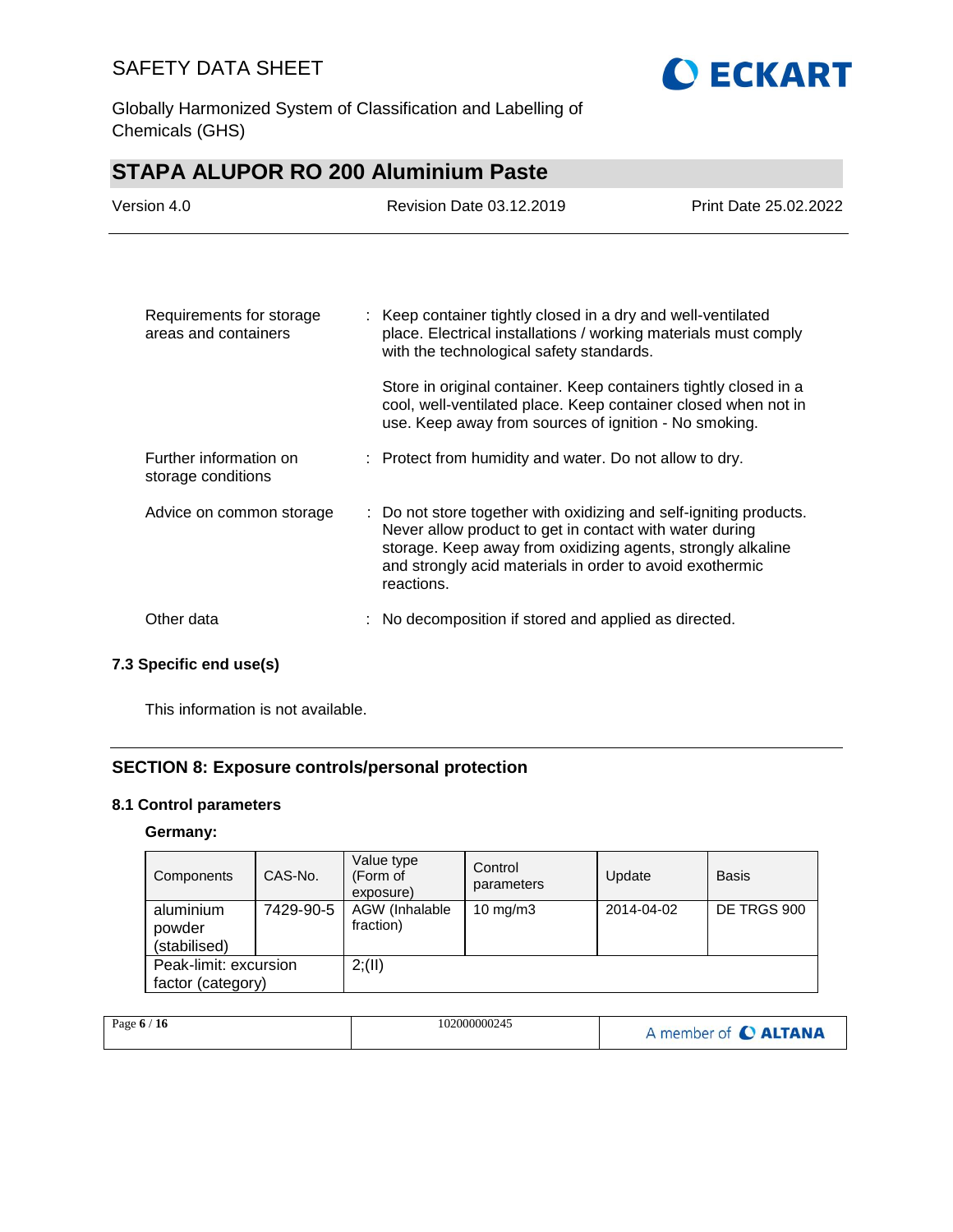

Globally Harmonized System of Classification and Labelling of Chemicals (GHS)

# **STAPA ALUPOR RO 200 Aluminium Paste**

| Version 4.0 |
|-------------|
|-------------|

Revision Date 03.12.2019 Print Date 25.02.2022

| Further information                        |                | Commission for dangerous substances Senate commission for the<br>review of compounds at the work place dangerous for the health<br>(MAK-commission).                                                                                                                  |                                                                                                                                 |            |             |  |
|--------------------------------------------|----------------|-----------------------------------------------------------------------------------------------------------------------------------------------------------------------------------------------------------------------------------------------------------------------|---------------------------------------------------------------------------------------------------------------------------------|------------|-------------|--|
| aluminium<br>powder<br>(stabilised)        | 7429-90-5      | AGW (Alveolate<br>fraction)                                                                                                                                                                                                                                           | 1,25 mg/m3                                                                                                                      | 2014-04-02 | DE TRGS 900 |  |
| Peak-limit: excursion<br>factor (category) |                | 2; (II)                                                                                                                                                                                                                                                               |                                                                                                                                 |            |             |  |
| Further information                        |                | (MAK-commission).                                                                                                                                                                                                                                                     | Commission for dangerous substances Senate commission for the<br>review of compounds at the work place dangerous for the health |            |             |  |
| $2,2' -$<br>oxybisethano                   | $111 - 46 - 6$ | <b>AGW</b>                                                                                                                                                                                                                                                            | 10 ppm<br>44 mg/m3                                                                                                              | 2008-06-01 | DE TRGS 900 |  |
| Peak-limit: excursion<br>factor (category) |                | 4(11)                                                                                                                                                                                                                                                                 |                                                                                                                                 |            |             |  |
| Further information                        |                | Senate commission for the review of compounds at the work<br>place dangerous for the health (MAK-commission). When there is<br>compliance with the OEL and biological tolerance values, there is<br>no risk of harming the unborn child                               |                                                                                                                                 |            |             |  |
| $2,2' -$<br>oxybisethano                   | 111-46-6       | AGW (Vapour<br>and aerosols)                                                                                                                                                                                                                                          | 10 ppm<br>44 mg/m3                                                                                                              | 2013-09-19 | DE TRGS 900 |  |
| Peak-limit: excursion<br>factor (category) |                | 4(11)                                                                                                                                                                                                                                                                 |                                                                                                                                 |            |             |  |
| Further information                        |                | Senate commission for the review of compounds at the work<br>place dangerous for the health (MAK-commission). Sum of vapor<br>and aerosols. When there is compliance with the OEL and<br>biological tolerance values, there is no risk of harming the unborn<br>child |                                                                                                                                 |            |             |  |

#### **8.2 Exposure controls**

### **Personal protective equipment**

| Page 7 / 16 | 102000000245 | A member of C ALTANA |
|-------------|--------------|----------------------|
|-------------|--------------|----------------------|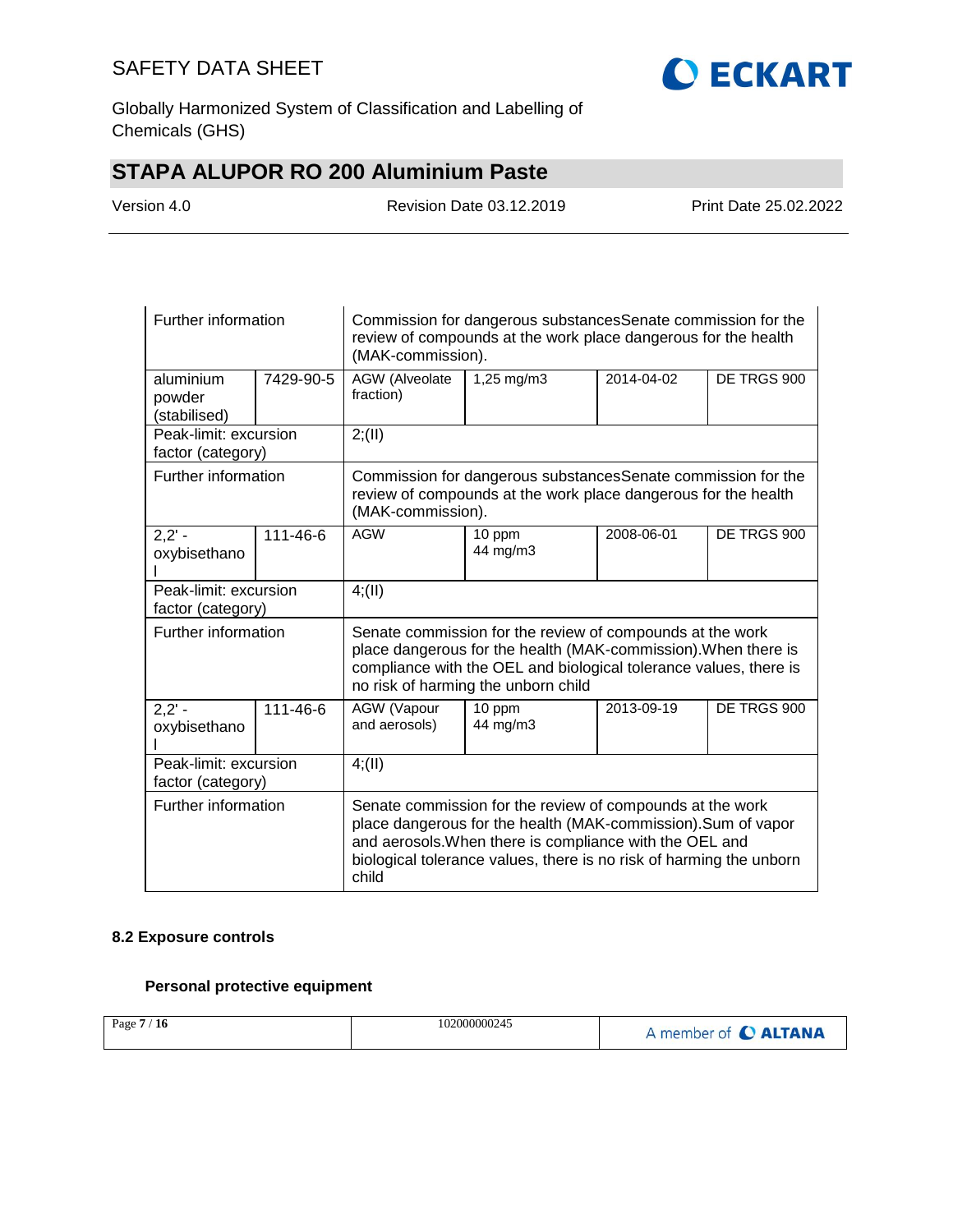

Globally Harmonized System of Classification and Labelling of Chemicals (GHS)

# **STAPA ALUPOR RO 200 Aluminium Paste**

| Version 4.0              |   | <b>Revision Date 03.12.2019</b>                                                                                                                                                                                                                                                                                                                                                                                                                                                                                                                                                                                                                                                                    | Print Date 25.02.2022 |
|--------------------------|---|----------------------------------------------------------------------------------------------------------------------------------------------------------------------------------------------------------------------------------------------------------------------------------------------------------------------------------------------------------------------------------------------------------------------------------------------------------------------------------------------------------------------------------------------------------------------------------------------------------------------------------------------------------------------------------------------------|-----------------------|
|                          |   |                                                                                                                                                                                                                                                                                                                                                                                                                                                                                                                                                                                                                                                                                                    |                       |
| Eye protection           | ÷ | Eye wash bottle with pure water                                                                                                                                                                                                                                                                                                                                                                                                                                                                                                                                                                                                                                                                    |                       |
| Hand protection          |   |                                                                                                                                                                                                                                                                                                                                                                                                                                                                                                                                                                                                                                                                                                    |                       |
| Material                 |   | Solvent-resistant gloves                                                                                                                                                                                                                                                                                                                                                                                                                                                                                                                                                                                                                                                                           |                       |
| Remarks                  |   | Take note of the information given by the producer concerning<br>permeability and break through times, and of special<br>workplace conditions (mechanical strain, duration of contact).<br>The exact break through time can be obtained from the<br>protective glove producer and this has to be observed.<br>Please observe the instructions regarding permeability and<br>breakthrough time which are provided by the supplier of the<br>gloves. Also take into consideration the specific local<br>conditions under which the product is used, such as the<br>danger of cuts, abrasion, and the contact time.<br>Recommended preventive skin protection<br>Skin should be washed after contact. |                       |
|                          |   | The suitability for a specific workplace should be discussed<br>with the producers of the protective gloves.                                                                                                                                                                                                                                                                                                                                                                                                                                                                                                                                                                                       |                       |
|                          |   | The suitability for a specific workplace should be discussed<br>with the producers of the protective gloves.                                                                                                                                                                                                                                                                                                                                                                                                                                                                                                                                                                                       |                       |
| Skin and body protection |   | Long sleeved clothing<br>Safety shoes<br>Choose body protection according to the amount and<br>concentration of the dangerous substance at the work place.                                                                                                                                                                                                                                                                                                                                                                                                                                                                                                                                         |                       |
|                          |   | Choose body protection according to the amount and<br>concentration of the dangerous substance at the work place.                                                                                                                                                                                                                                                                                                                                                                                                                                                                                                                                                                                  |                       |
| Respiratory protection   |   | Use suitable breathing protection if workplace concentration<br>requires.                                                                                                                                                                                                                                                                                                                                                                                                                                                                                                                                                                                                                          |                       |
| Page 8 / 16              |   | 102000000245                                                                                                                                                                                                                                                                                                                                                                                                                                                                                                                                                                                                                                                                                       | A member of C ALTANA  |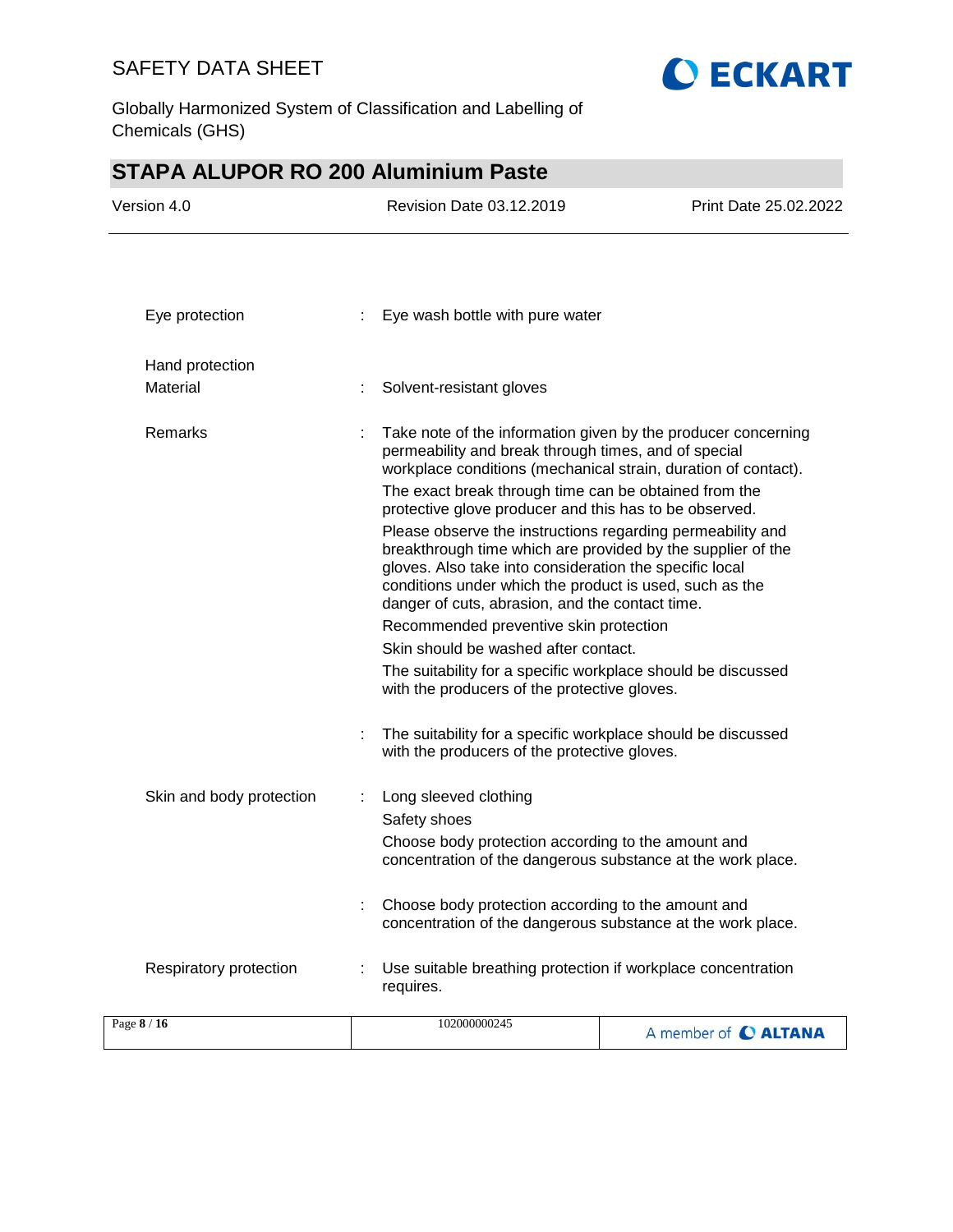

Globally Harmonized System of Classification and Labelling of Chemicals (GHS)

# **STAPA ALUPOR RO 200 Aluminium Paste**

| Version 4.0 | Revision Date 03.12.2019 | Print Date 25.02.2022 |
|-------------|--------------------------|-----------------------|
|             |                          |                       |

#### **Environmental exposure controls**

| General advice | ÷. | Prevent further leakage or spillage if safe to do so.<br>If the product contaminates rivers and lakes or drains inform<br>respective authorities. |
|----------------|----|---------------------------------------------------------------------------------------------------------------------------------------------------|
|                | ÷  |                                                                                                                                                   |
| Water          | ٠  |                                                                                                                                                   |
|                | ÷. | The product should not be allowed to enter drains, water<br>courses or the soil.                                                                  |

### **SECTION 9: Physical and chemical properties**

#### **9.1 Information on basic physical and chemical properties**

| Appearance                  | : Pasty solid           |  |
|-----------------------------|-------------------------|--|
| Colour                      | : silver                |  |
| Odour                       | : characteristic        |  |
| рH                          | $:$ No data available   |  |
| Freezing point              | $:$ No data available   |  |
| Boiling point/boiling range | $:$ No data available   |  |
| Flash point                 | $:$ No data available   |  |
| <b>Bulk density</b>         | No data available<br>÷  |  |
| Flammability (solid, gas)   | Combustible Solids<br>÷ |  |
|                             |                         |  |
| Auto-flammability           | not auto-flammable      |  |
| Upper explosion limit       | No data available       |  |
|                             |                         |  |

| Page $9/16$<br>102000000245 | A member of C ALTANA |
|-----------------------------|----------------------|
|-----------------------------|----------------------|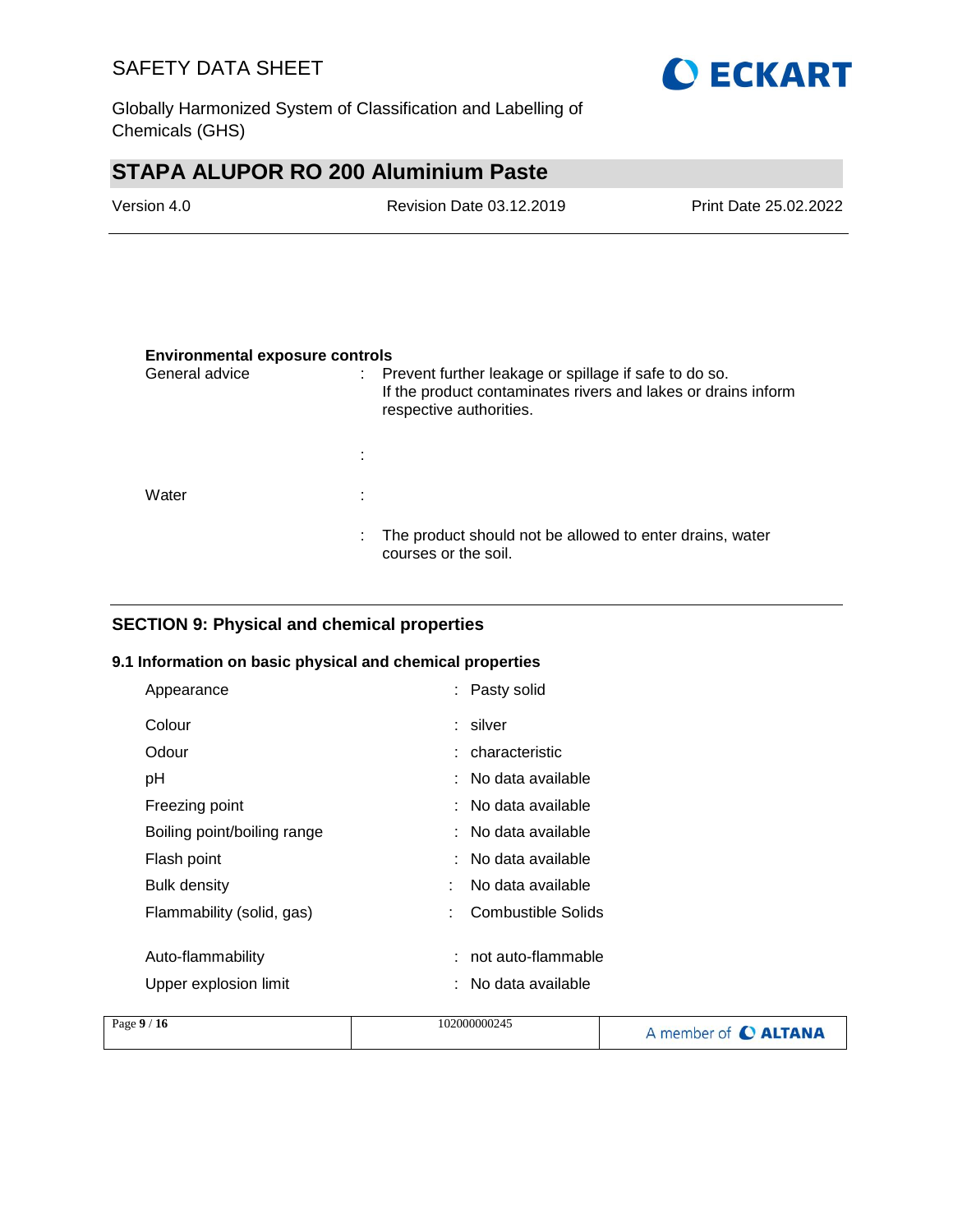

Globally Harmonized System of Classification and Labelling of Chemicals (GHS)

# **STAPA ALUPOR RO 200 Aluminium Paste**

| Version 4.0 | Revision Date 03.12.2019 | Print Date 25.02.2022 |
|-------------|--------------------------|-----------------------|
|             |                          |                       |

| Lower explosion limit                  | No data available   |
|----------------------------------------|---------------------|
| Vapour pressure                        | No data available   |
| Density                                | No data available   |
| Water solubility                       | No data available   |
| Miscibility with water                 | immiscible          |
| Solubility in other solvents           | : No data available |
| Partition coefficient: n-octanol/water | No data available   |
| Ignition temperature                   | No data available   |
| Thermal decomposition                  | No data available   |
| Viscosity, dynamic                     | No data available   |
| Viscosity, kinematic                   | No data available   |
| Flow time                              | No data available   |
| Explosive properties                   | Not explosive       |

#### **9.2 Other information**

No data available

### **SECTION 10: Stability and reactivity**

#### **10.1 Reactivity**

No decomposition if stored and applied as directed.

#### **10.2 Chemical stability**

No decomposition if stored and applied as directed.

#### **10.3 Possibility of hazardous reactions**

| Hazardous reactions | : Reacts with alkalis, acids, halogenes and oxidizing agents.<br>Contact with acids and alkalis may release hydrogen.<br>Mixture reacts slowly with water resulting in evolution of<br>hydrogen. |                      |
|---------------------|--------------------------------------------------------------------------------------------------------------------------------------------------------------------------------------------------|----------------------|
| Page 10 / 16        | 102000000245                                                                                                                                                                                     | A member of C ALTANA |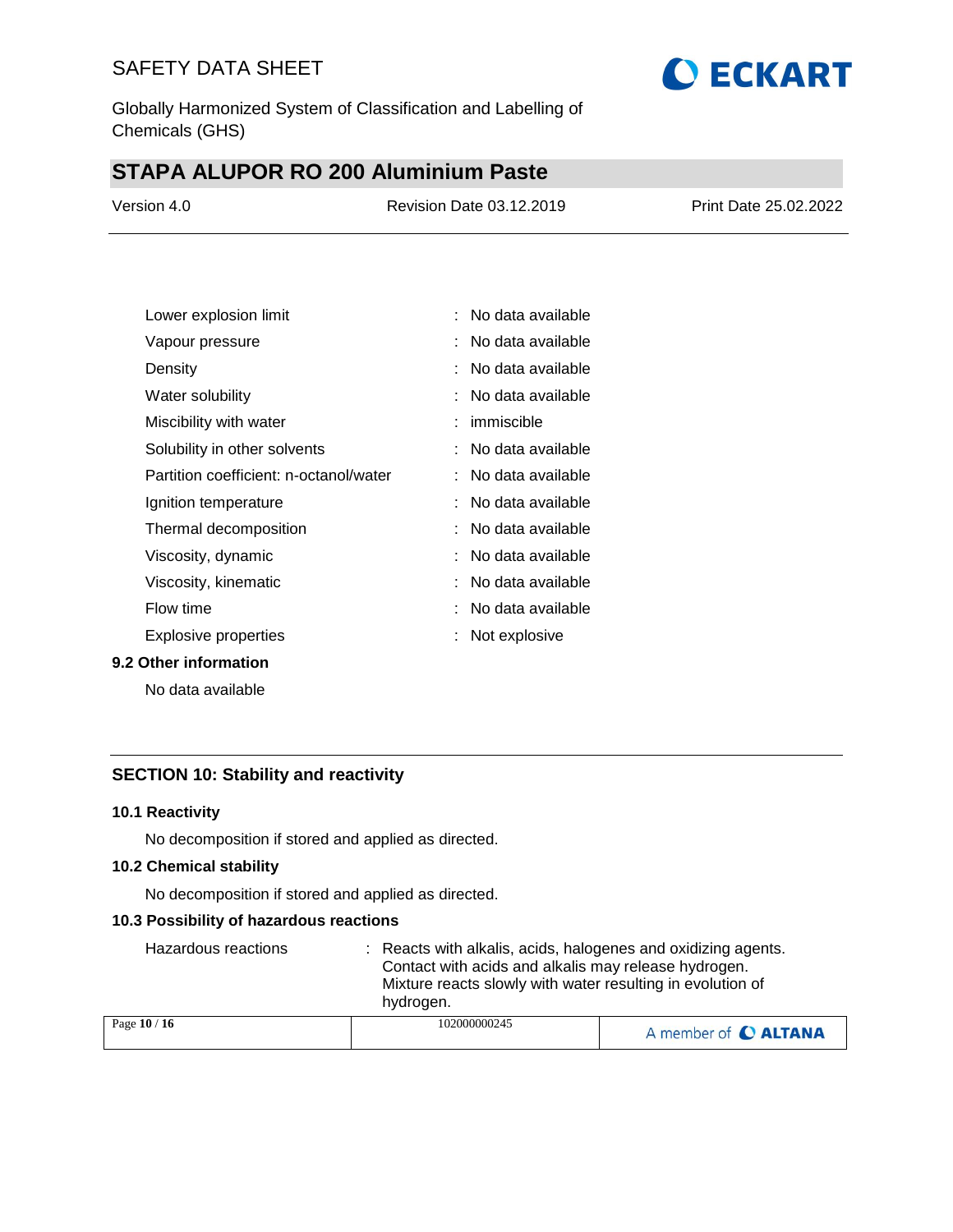

Globally Harmonized System of Classification and Labelling of Chemicals (GHS)

# **STAPA ALUPOR RO 200 Aluminium Paste**

| Version 4.0                                  | Revision Date 03.12.2019                                                    | Print Date 25.02.2022 |
|----------------------------------------------|-----------------------------------------------------------------------------|-----------------------|
|                                              |                                                                             |                       |
|                                              | Vapour/air-mixtures are explosive at intense warming.                       |                       |
|                                              | Stable under recommended storage conditions.                                |                       |
| 10.4 Conditions to avoid                     |                                                                             |                       |
| Conditions to avoid                          | Do not allow to dry.                                                        |                       |
|                                              | No data available                                                           |                       |
| 10.5 Incompatible materials                  |                                                                             |                       |
| Materials to avoid                           | : Acids<br><b>Bases</b><br>Oxidizing agents<br>Highly halogenated compounds |                       |
| 10.6 Hazardous decomposition products        |                                                                             |                       |
| Hazardous decomposition<br>products          | : No data available                                                         |                       |
| Other information                            | : No data available                                                         |                       |
| <b>SECTION 11: Toxicological information</b> |                                                                             |                       |
| 11.1 Information on toxicological effects    |                                                                             |                       |
| <b>Acute toxicity</b>                        |                                                                             |                       |
| Components:                                  |                                                                             |                       |
| 2,2'-oxybisethanol:<br>Acute oral toxicity   | LD50 Humans: 1 120 mg/kg                                                    |                       |
| Acute inhalation toxicity                    | : Rat: $> 4.6$ mg/l                                                         |                       |
| Page 11 / 16                                 | 102000000245                                                                | A member of C ALTANA  |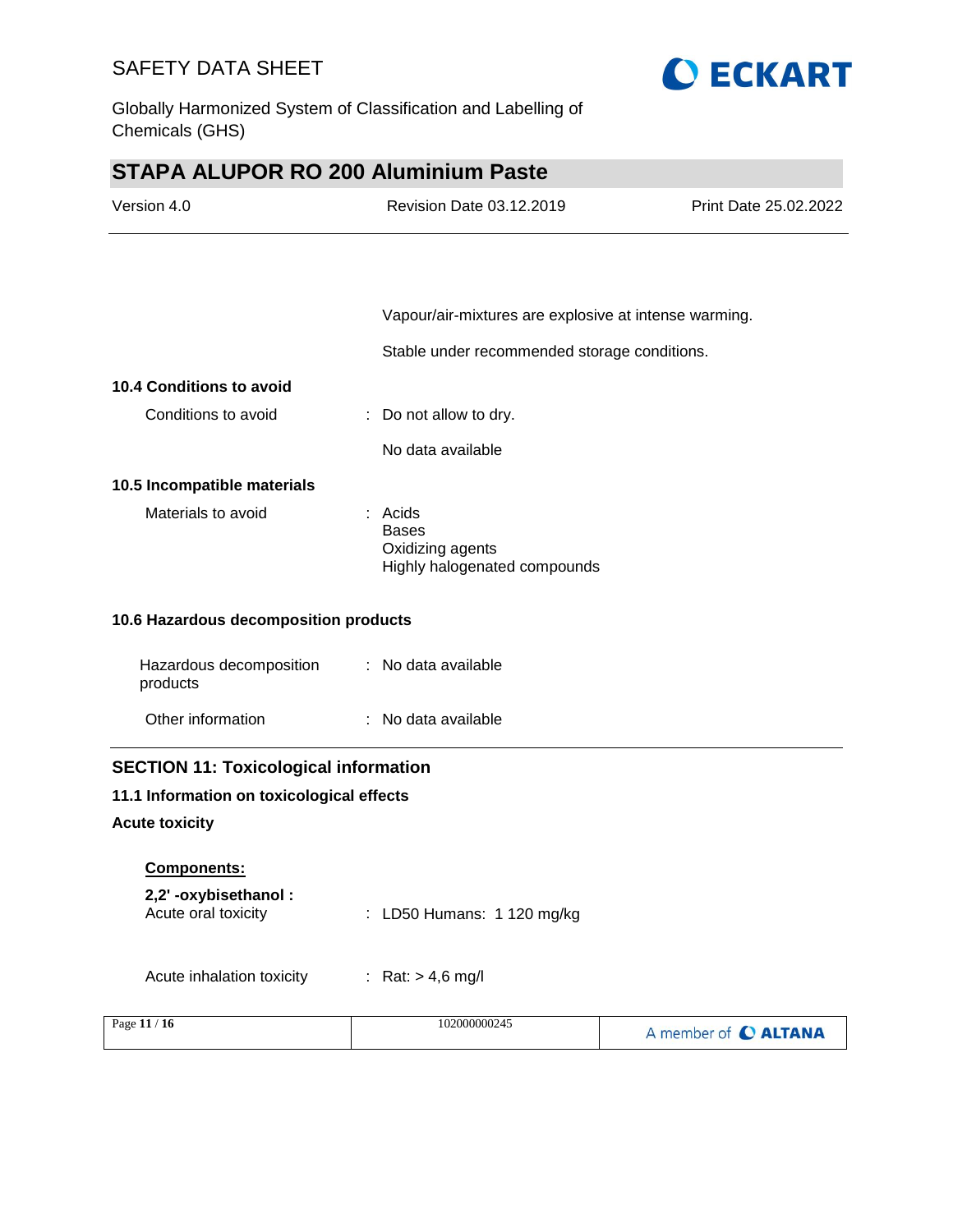

Globally Harmonized System of Classification and Labelling of Chemicals (GHS)

# **STAPA ALUPOR RO 200 Aluminium Paste**

| Version 4.0                               | Revision Date 03.12.2019    | Print Date 25.02.2022 |
|-------------------------------------------|-----------------------------|-----------------------|
|                                           |                             |                       |
|                                           | Exposure time: 4 h          |                       |
| Acute dermal toxicity                     | : LD50 Rabbit: 13 300 mg/kg |                       |
| <b>Skin corrosion/irritation</b>          |                             |                       |
| No data available                         |                             |                       |
| Serious eye damage/eye irritation         |                             |                       |
| No data available                         |                             |                       |
| Respiratory or skin sensitisation         |                             |                       |
| No data available                         |                             |                       |
| Carcinogenicity                           |                             |                       |
| No data available                         |                             |                       |
| <b>Toxicity to reproduction/fertility</b> |                             |                       |
| No data available                         |                             |                       |
| Reprod.Tox./Development/Teratogenicity    |                             |                       |
| No data available                         |                             |                       |
| <b>STOT - single exposure</b>             |                             |                       |
| No data available                         |                             |                       |
| <b>STOT - repeated exposure</b>           |                             |                       |
| No data available                         |                             |                       |
| Page 12 / 16                              | 102000000245                | A member of C ALTANA  |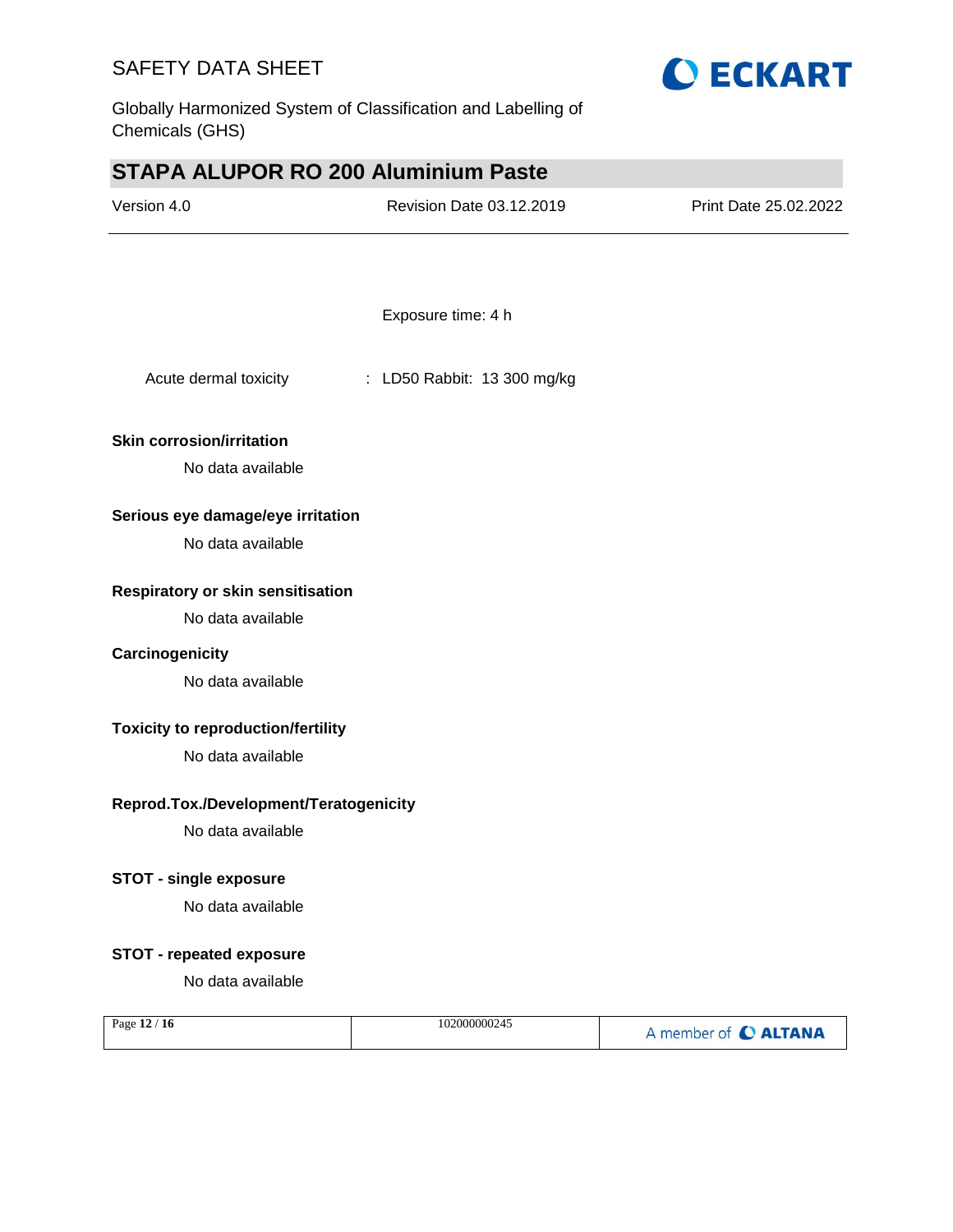

Globally Harmonized System of Classification and Labelling of Chemicals (GHS)

# **STAPA ALUPOR RO 200 Aluminium Paste**

| Version 4.0 | Revision Date 03.12.2019 | Print Date 25.02.2022 |
|-------------|--------------------------|-----------------------|
|             |                          |                       |

#### **Aspiration toxicity**

No data available

#### **Further information**

#### **Product**

No data available

### **SECTION 12: Ecological information**

#### **12.1 Toxicity**

No data available

### **12.2 Persistence and degradability**

No data available

#### **12.3 Bioaccumulative potential**

No data available

#### **12.4 Mobility in soil**

No data available

#### **12.5 Results of PBT and vPvB assessment**

No data available

#### **12.6 Other adverse effects**

| Page 13 / 16 | 102000000245 | A member of C ALTANA |
|--------------|--------------|----------------------|
|--------------|--------------|----------------------|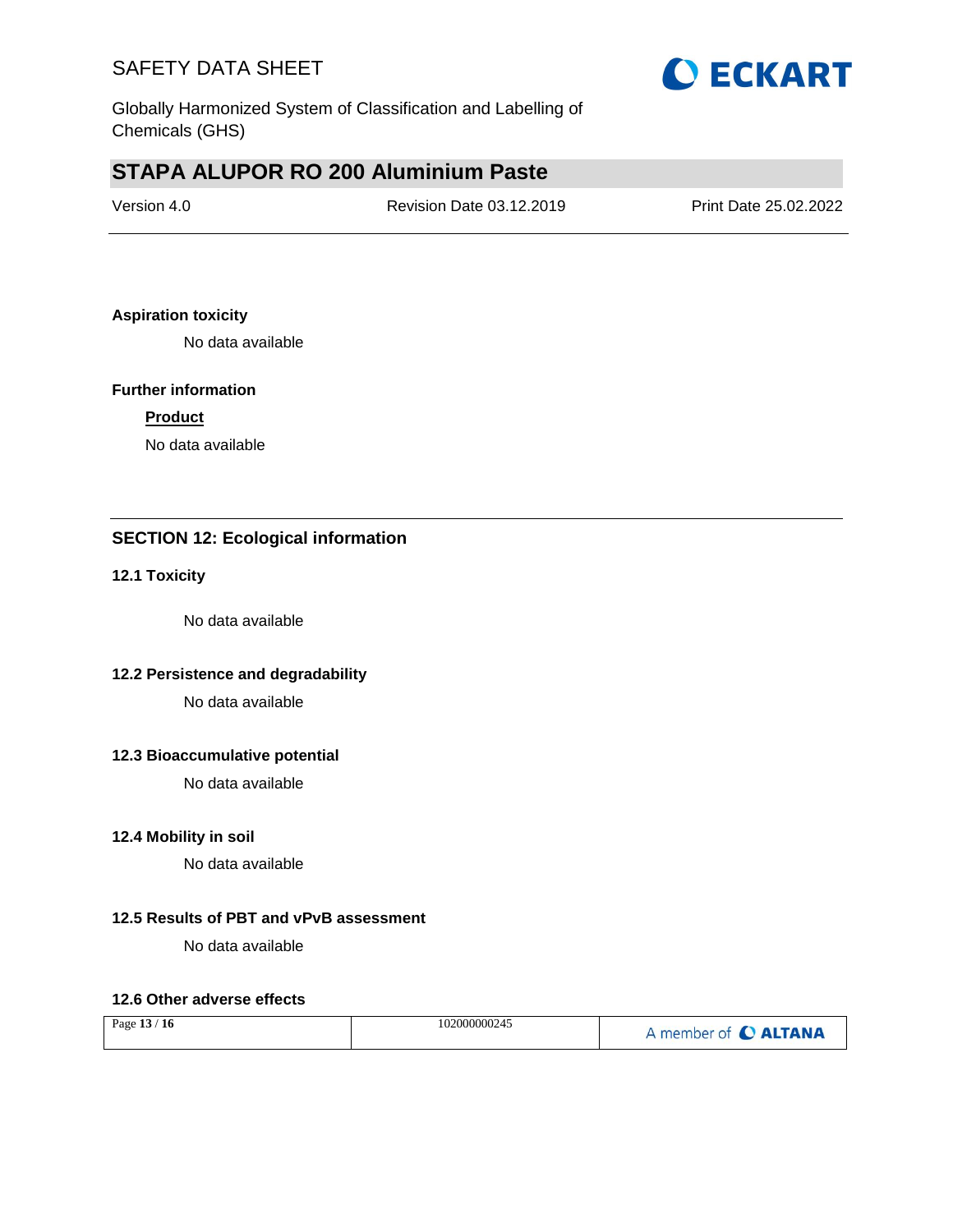

Globally Harmonized System of Classification and Labelling of Chemicals (GHS)

# **STAPA ALUPOR RO 200 Aluminium Paste**

| Version 4.0 | <b>Revision Date 03.12.2019</b> | <b>Print Date 25.02.2022</b> |
|-------------|---------------------------------|------------------------------|
|             |                                 |                              |

### **Product:**

Additional ecological information

: No data available

### **SECTION 13: Disposal considerations**

#### **13.1 Waste treatment methods**

| Product                | : Do not dispose of waste into sewer.<br>Do not contaminate ponds, waterways or ditches with<br>chemical or used container.<br>Send to a licensed waste management company. |
|------------------------|-----------------------------------------------------------------------------------------------------------------------------------------------------------------------------|
| Contaminated packaging | : Empty remaining contents.<br>Dispose of as unused product.<br>Do not re-use empty containers.                                                                             |

### **SECTION 14: Transport information**

- **14.1 UN number**
- **14.2 Proper shipping name**
- **14.3 Transport hazard class**
- **14.4 Packing group**
- **14.5 Environmental hazards**

### **14.6 Special precautions for user**

| Page 14 / 16 | 102000000245 | A member of C ALTANA |
|--------------|--------------|----------------------|
|              |              |                      |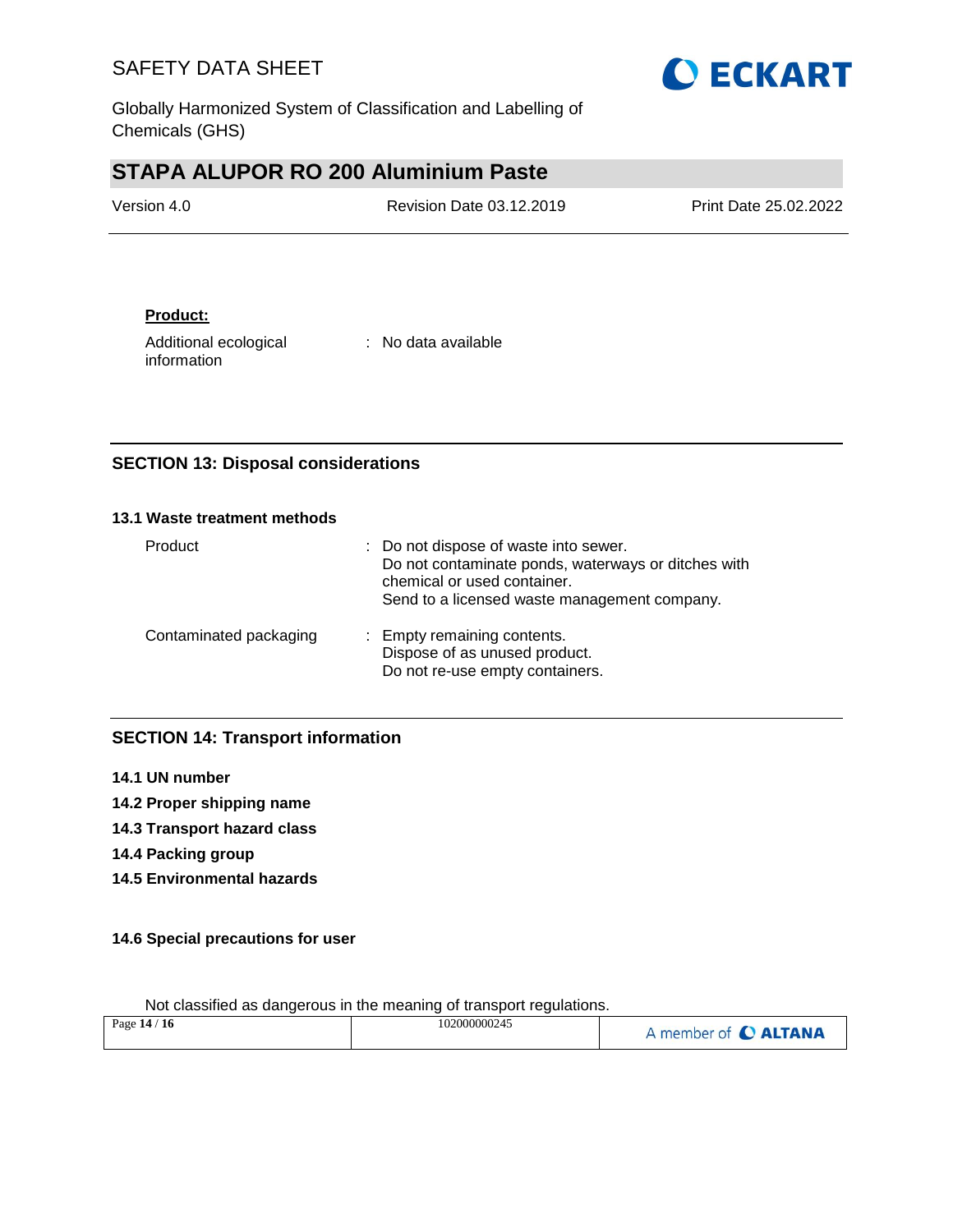

# **STAPA ALUPOR RO 200 Aluminium Paste**

| Version 4.0 | Revision Date 03.12.2019 | Print Date 25.02.2022 |
|-------------|--------------------------|-----------------------|
|             |                          |                       |

#### **14.7 Transport in bulk according to Annex II of MARPOL 73/78 and the IBC Code**

No data available

#### **SECTION 15: Regulatory information**

#### **15.1 Safety, health and environmental regulations/legislation specific for the substance or mixture**

| <b>Prohibition/Restriction</b><br>REACH - Candidate List of Substances of Very High<br>Concern for Authorisation (Article 59). | : Not applicable |
|--------------------------------------------------------------------------------------------------------------------------------|------------------|
| <b>Prohibition/Restriction</b><br>Regulation (EC) No 1005/2009 on substances that<br>deplete the ozone layer                   | : Not applicable |
| <b>Prohibition/Restriction</b><br>Regulation (EC) No 850/2004 on persistent organic<br>pollutants                              | : Not applicable |

#### **15.2 Chemical safety assessment**

No data available

### **SECTION 16: Other information**

#### **Full text of H-Statements**

| H228             | : Flammable solid.      |
|------------------|-------------------------|
| H <sub>302</sub> | : Harmful if swallowed. |

| Page $15/$<br>' 16 | 102000000245 | A member of C ALTANA |
|--------------------|--------------|----------------------|
|--------------------|--------------|----------------------|